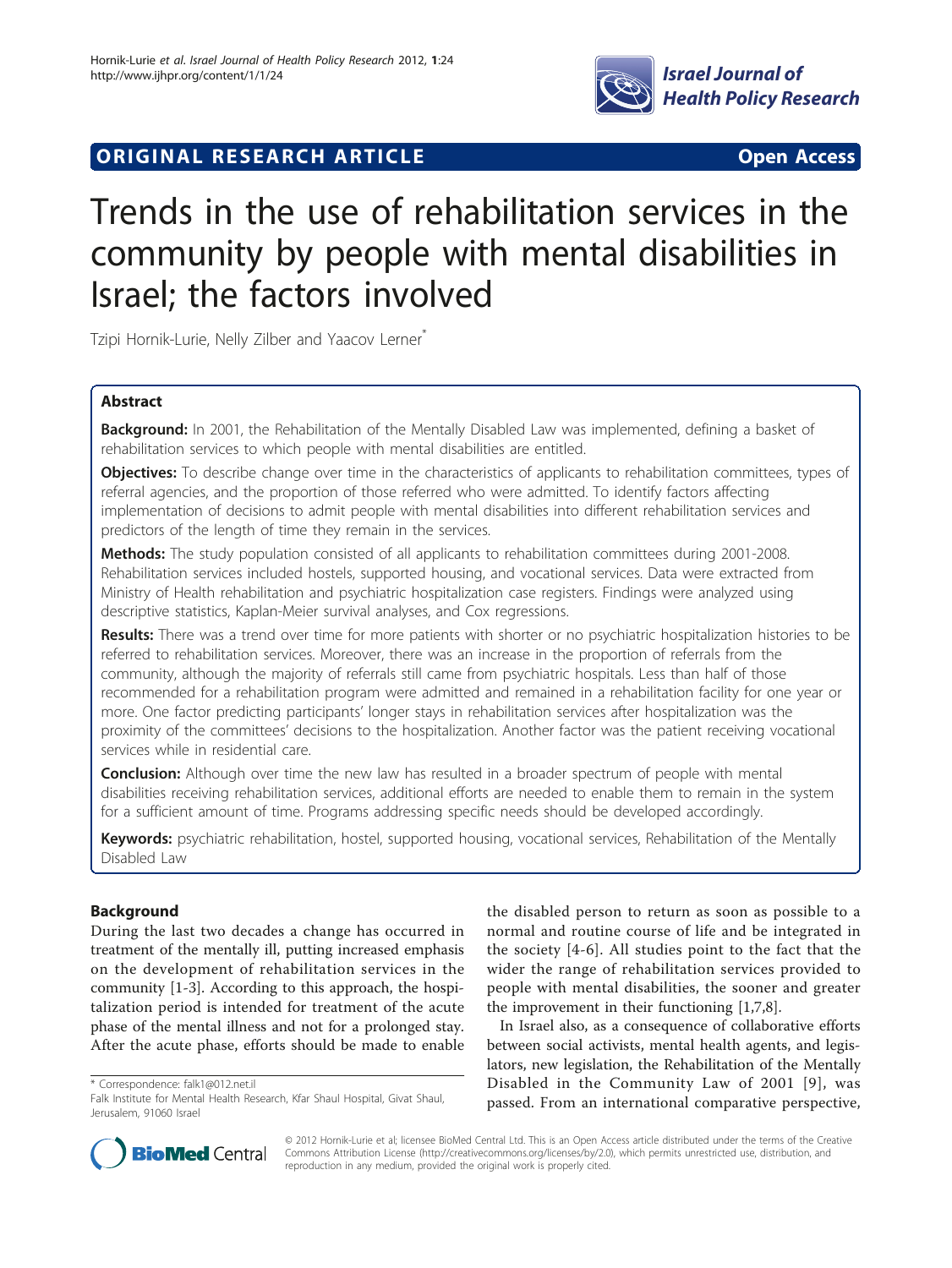this can be considered one of the most advanced laws in this area [\[10](#page-7-0)]. The Law defines a "basket" of rehabilitation services to which people with mental disabilities (at the level of 40% or more of psychiatric disability) until age 65 are entitled.

The "basket" provides a range of accommodations that reflect a continuum of support and staffing levels, from relatively low levels of support, such as supported housing with one to three participants in a rental apartment with staff visiting them on a regular basis, to high levels of support and staff, such as 24-hour-staffed facilities (hostels with about 20-30 tenants). Currently, about 60% of those in residential care are in supported housing vs. 40% in hostels.

Similarly, graded stepwise vocational services were developed in the community, from supported employment in the free market, through sheltered workshops where individuals work under protective conditions, to vocational clubs designed to teach vocational skills. Currently about 20% of those in vocational rehabilitation services are in supported employment in the free market, 30% are in sheltered workshops, and 50% in vocational clubs [[11-13](#page-7-0)]. Those who are admitted to the rehabilitation services are entitled to accommodation and vocational rehabilitation simultaneously. "The basket of services attempts to address the key disadvantages consumers often face by providing them with services that focus on building skills and support in domains such as work, recreation, education, social life, and housing, to improve their opportunity to pursue valued social roles in the community." [\[14\]](#page-7-0). Regional rehabilitation committees, composed of a regional coordinator (usually a social worker), a psychiatrist, and a nurse, examine disabled persons and decide to which services the candidates are entitled. Candidates are referred by psychiatric hospitals, psychiatric outpatient clinics, and social agencies. The decisions of the committees are based on the recommendations of the referral agency and on the committee's assessment of the level of functioning and the severity of the symptoms of the candidates. The recommendations are valid for one year and are then required to be reviewed by a committee.

A number of articles (e.g., [[13](#page-7-0)-[15](#page-8-0)]) describe the law and its application. It has been shown that persons with severe mental illness who benefit from the psychiatric rehabilitation basket of services have better outcomes than those who do not [[16\]](#page-8-0). Yet, according to the 2007 report of the State Comptroller [\[17](#page-8-0)], only about half of the people with mental disabilities for whom the committees recommended rehabilitation services ultimately utilized them. Although a decade has passed since the enactment of the legislation and the number of people having received the psychiatric rehabilitation "basket of services" had already reached 14,000 people in 2007 [\[12](#page-7-0)], there is no systematic study of the factors involved in the process of implementation of the decisions to admit people with mental disabilities into the rehabilitation services and the time they remain there [\[10](#page-7-0)].

The objectives of the present study were the following: 1. To describe the changes over the years in the characteristics of the applicants to the rehabilitation committees, the types of referral agencies, and the proportion of referred disabled persons admitted to the different rehabilitation services; and 2. To identify some of the factors affecting implementation of the decisions to admit people with mental disabilities into the different rehabilitation services and the predictors of the time they remain in these services.

#### Methods

The study population consisted of all applications during 2001-2008 (excluding those for extensions) to the rehabilitation committees for at least one of the rehabilitation services (residential care or vocational rehabilitation). In 2007 the main part of the rehabilitation budget (80%) was allocated to residential care and vocational services, while home care services, social and leisure activity services, and supported education services drew only 20% of the budgetary resources [[10](#page-7-0)]. This is the rationale for why the present study examined only the residential and vocational rehabilitation services, whether provided separately or concomitantly. Residential care can be defined hierarchically according to the degree and intensity of assistance and support provided to the residents by the staff [[12\]](#page-7-0). Two types of residential care were thus defined: hostels, which serve users who need intensive 24-hour assistance and support, and supported housing, which serves users who are capable of living in the community with a relatively high degree of autonomy. Vocational rehabilitation services include vocational clubs, sheltered workshops, and supported employment [[11\]](#page-7-0); no subdivision was performed.

Data (without any identifying information of the disabled persons) were extracted and merged from two registers of the Ministry of Health: the Rehabilitation Register and the Psychiatric Case Register.

The following independent variables were constructed: • Age at time of decision of the committee - three categories: young adults (age 18-21 years), adults (age 22-55 years), older adults (age  $56<sup>+</sup>$  years). A category of young adults was defined because some hostels are specifically designated for that age group.

• Rehabilitation history - six categories: being in a rehabilitation facility at the time of referral to a committee for a different facility (two categories), having been in one of the rehabilitation services in the past (three categories), no rehabilitation history.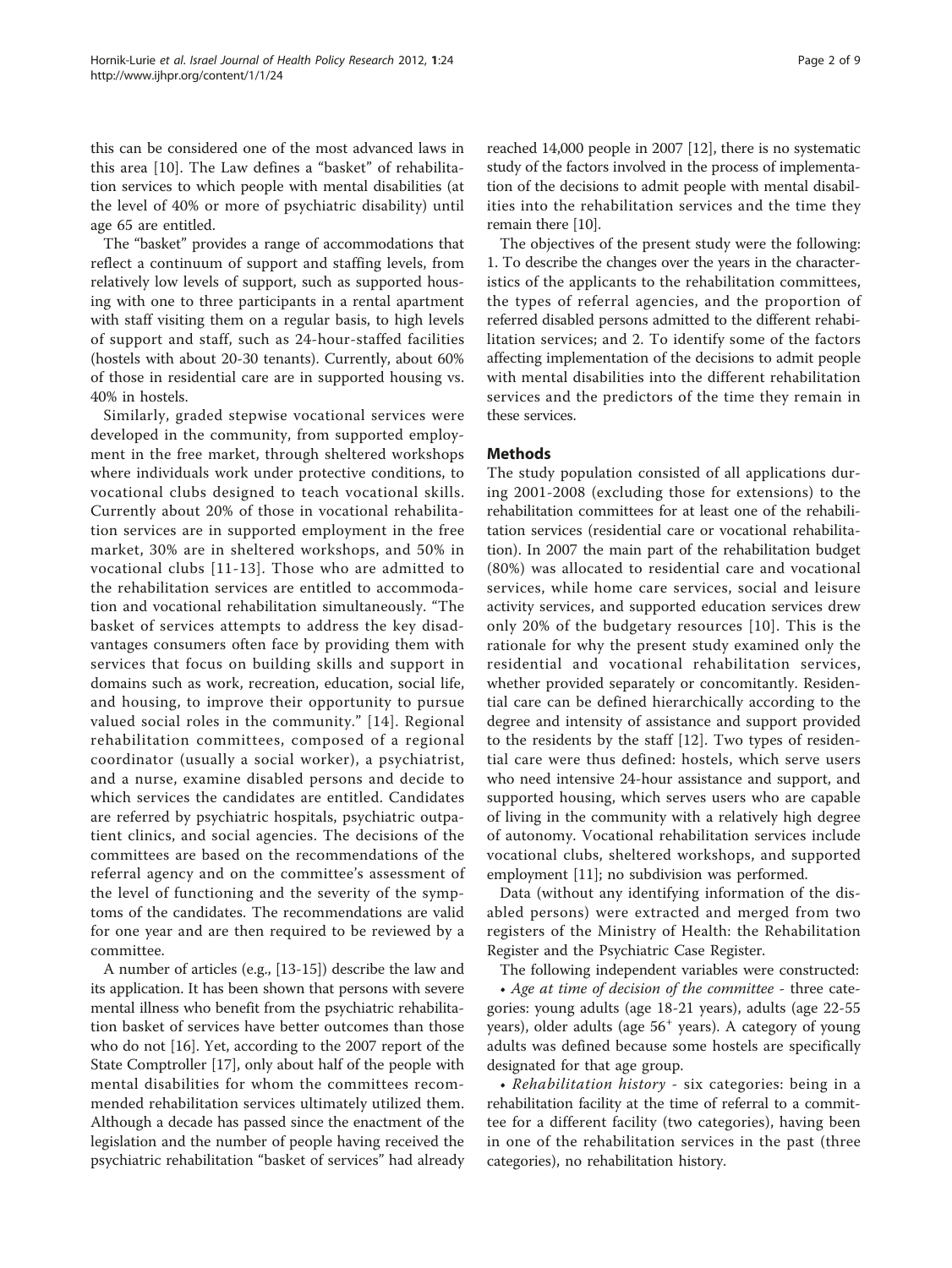• Proximity of committee decision to a psychiatric hospitalization - three categories: no hospitalization history, more than two months since release from previous psychiatric hospitalization, two months or less (It is most likely that the committee's decision will be affected by the hospitalization within this period), or within psychiatric hospitalization.

Two outcome variables were examined:

• Time from the committee decision until its implementation (admission to a rehabilitation unit);

• Time in the rehabilitation program after admission. A temporary interruption in the stay in a rehabilitation program of up to three months (usually because of a psychiatric hospitalization) was not considered as a termination of the participant's stay in rehabilitation, in keeping with the regulations of the Ministry of Health.

Descriptive statistics, Kaplan-Meier survival analyses, and Cox regressions were used to analyze the findings.

#### Results

Approximately 19,000 applications met the criteria of our study, about half of which were for applicants new to the rehabilitation system. The other applications were for disabled persons who were temporarily released from the rehabilitation system because of a hospitalization of more than three months, for those who dropped out from the system because of other reasons, or who were recommended to change facility (e.g., from hostel to supported housing) or to add an additional service (e. g., addition of vocational rehabilitation to residential care). The applications were for hostels only (17%), for hostel and vocational rehabilitation (11%), for supporting housing only (16%), for supporting housing and vocational rehabilitation (14%), or for vocational rehabilitation only (42%). Most of the applications to the rehabilitation committees were approved (80-90%), but only 50-70% of the positive decisions were implemented within a year. The probability of remaining at least one year in a hostel was 0.75, in supported housing 0.85, and in vocational rehabilitation services 0.55 (Figure 1). In other words, less than half of those for whom the committees recommended rehabilitation were admitted to a rehabilitation facility and also remained in it for one year or more.

Over the years, applications to the rehabilitation committees were of patients characterized by a shorter psychiatric hospitalization history or the absence of any former hospitalization. This trend could be observed for clients requesting any of the services, with patients requesting hostels experiencing the largest decrease in the median cumulative duration of past hospitalization (from 28 to 14 months) (Figure 2). Most of the referrals to the rehabilitation committees were from medical services. Concerning referrals to residential care, about 50% of the

referrals were from hospitals and 33% from mental health clinics; of the referrals to vocational rehabilitation, about 33% were from hospitals and 50% from mental health clinics. On the other hand, the referrals from the welfare services, which were negligible during the first years, increased significantly by the end of the follow-up period



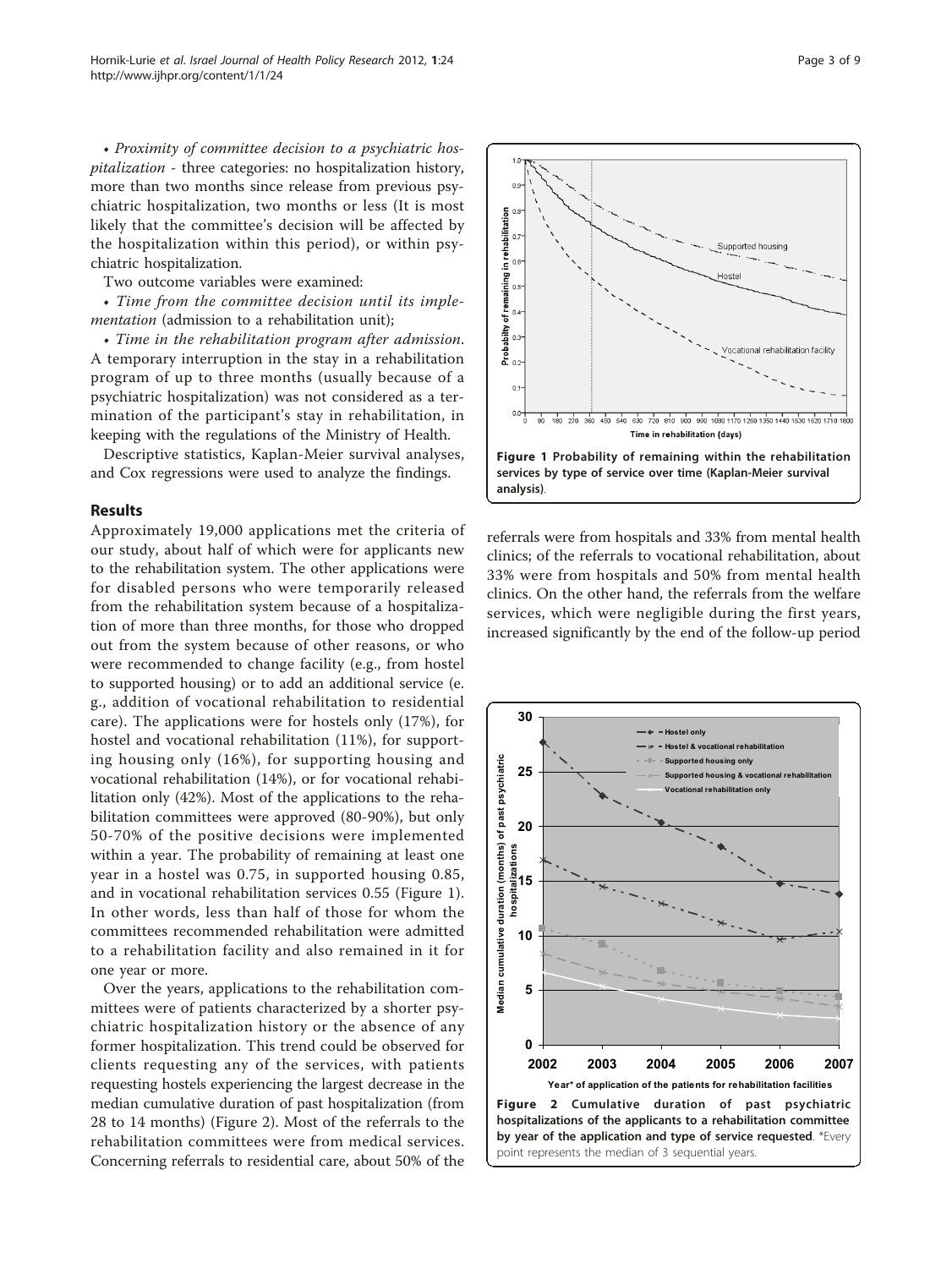to about 12% for residential care and about 16% for vocational rehabilitation (Figures 3 and 4).

The rates of application for both residential care (supportive housing and hostels) and vocational rehabilitation have tended to decrease since 2004. In addition, from that year, the rate of applications for supportive housing exceeded that of applications for hostels. Interestingly, this was true even among the applicants without a rehabilitation history, among whom the proportion of referrals to supportive housing increased over time, from 44% to 59%. This shift had already started during 2003-2004. The application for vocational rehabilitation services contributed the bulk of the applications during all the study years (Figure 5).

Over the years the proportion of disabled persons admitted to hostels within one year from the decision of the rehabilitation committees remained stable (about 62%), while the percentage of those admitted within one year to supported housing increased considerably, from 60% to 79%, and the percentage for those admitted to vocational rehabilitation increased slightly but still significantly, from 61% to 67% (Figure [6\)](#page-4-0).

Two Cox analyses were performed, one to identify predictors of the time from the committee decision to its implementation and the second to identify predictors of the time the disabled persons remain in the three different types of rehabilitation services. In these analyses the variables examined were: age, rehabilitation history of the referees, and a service-related variable, proximity of committee decision to psychiatric hospitalization. In both analyses, the referring agency and regional committee were controlled for, and, for the second analysis, time from the committee decision to its implementation in





rehabilitation services was also controlled for (Tables [1,](#page-4-0) [2](#page-5-0) and [3](#page-5-0)). The key findings were as follows: Hostel (Table [1\)](#page-4-0):

• The young adults take more time to be admitted and they have a greater probability of leaving the

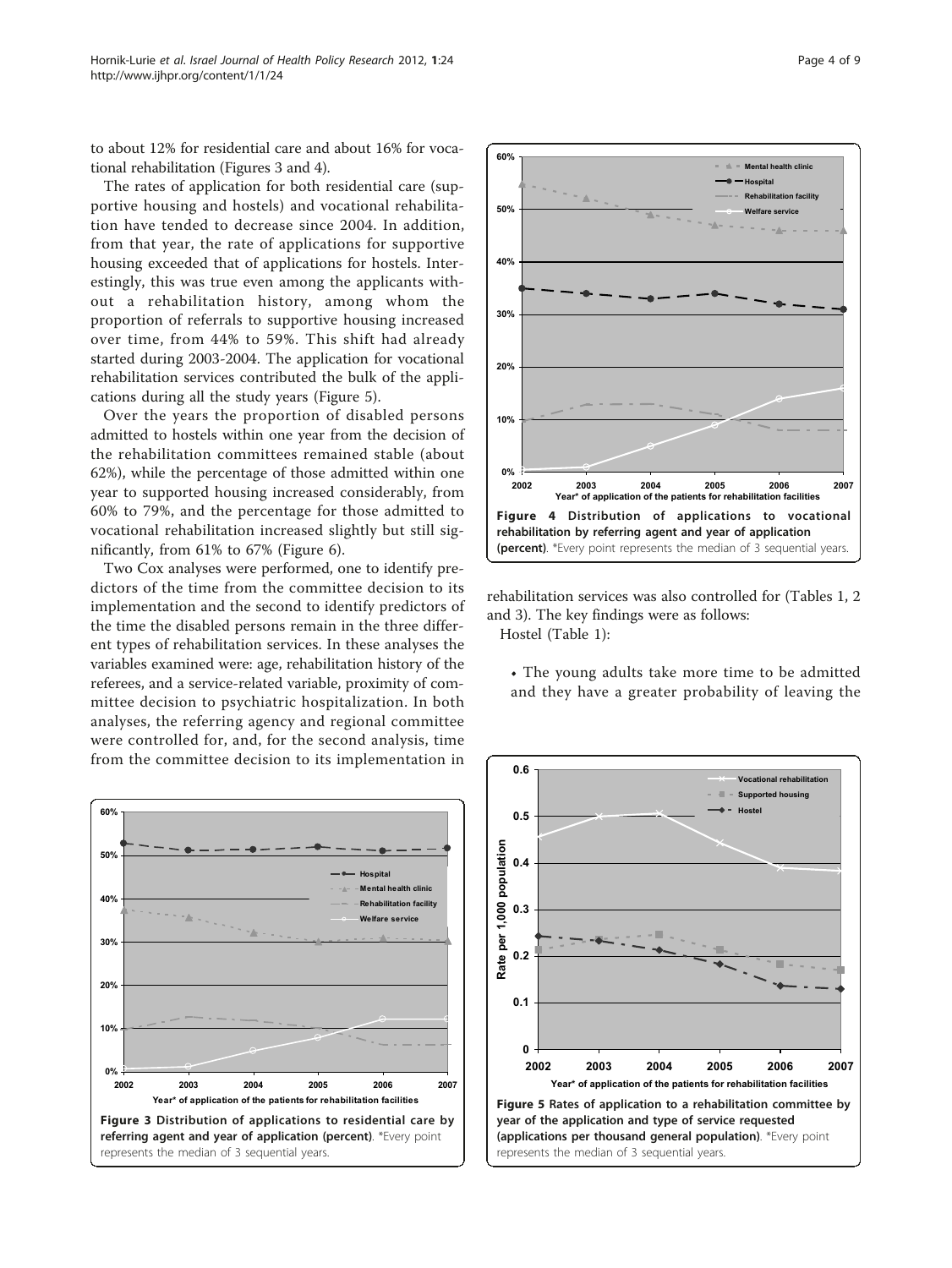<span id="page-4-0"></span>**90%**



hostel than the other age groups, especially the older adults.

• Those who are, or have been, in the rehabilitation system tend to be admitted to a hostel more rapidly than those without a rehabilitation history; but on the other hand, the latter group tends to remain in the system longer.

• Those who are referred to the rehabilitation committees during or close in time to a psychiatric hospitalization are admitted to a hostel significantly more quickly than the others, whether they were hospitalized previously or had no hospitalization history. The time patients remain in a hostel was not related to the proximity of the committee's decision for hospitalization.

Supported housing (Table [2\)](#page-5-0):

• The older adults take less time to be admitted and the young adults have a greater probability of leaving than the other age groups.

• Those who are referred to supported housing while staying in a hostel are admitted after a significantly longer time than the others. As for duration of stay in supported housing, those applicants who had been in a hostel in the past have a significantly shorter stay.

• Among those with a psychiatric hospitalization history, the proximity of committee decision to a psychiatric hospitalization (two months or less) is significantly correlated with a shorter time until admission to supported housing, but with a shorter stay in the supported housing.

|  | Table 1 Predictors of time from committee decision to admission and of time patients remain in hostel. |  |  |  |  |  |
|--|--------------------------------------------------------------------------------------------------------|--|--|--|--|--|
|  |                                                                                                        |  |  |  |  |  |

| Independent variable                                    |      | Prediction of time from committees'<br>decision to its implementation |               |       |      |      | Prediction of time patients<br>remain in hostel <sup>2</sup> |       |  |  |
|---------------------------------------------------------|------|-----------------------------------------------------------------------|---------------|-------|------|------|--------------------------------------------------------------|-------|--|--|
|                                                         | N    | OR                                                                    | C.I. (95%)    | р     | N    | OR   | C.I. (95%)                                                   | p     |  |  |
| Age (years)                                             |      |                                                                       |               | 0.000 |      |      |                                                              | 0.000 |  |  |
| $18 - 21$                                               | 477  | 0.67                                                                  | $0.59 - 0.78$ | 0.000 | 263  | 1.63 | 1.38-1.90                                                    | 0.000 |  |  |
| $22 - 55$                                               | 3700 | 1.00                                                                  |               |       | 2672 | 1.00 |                                                              |       |  |  |
| $56+$                                                   | 465  | 1.01                                                                  | $0.89 - 1.14$ | 0.926 | 326  | 0.81 | $0.69 - 0.95$                                                | 0.010 |  |  |
| <b>Rehabilitation history</b>                           |      |                                                                       |               | 0.000 |      |      |                                                              | 0.028 |  |  |
| No rehabilitation history                               | 2534 | 1.00                                                                  |               |       | 1706 | 1.00 |                                                              |       |  |  |
| Hostel in the past                                      | 696  | 1.27                                                                  | $1.15 - 1.41$ | 0.000 | 567  | 1.14 | 1.00-1.29                                                    | 0.054 |  |  |
| Supported housing in the past                           | 75   | 1.13                                                                  | $0.85 - 1.50$ | 0.405 | 53   | 1.41 | $0.97 - 2.05$                                                | 0.068 |  |  |
| Vocational or other rehabilitation in the past          | 678  | 1.04                                                                  | $0.93 - 1.16$ | 0.499 | 481  | 1.07 | $0.93 - 1.22$                                                | 0.333 |  |  |
| Supported housing in the present                        | 175  | 1.30                                                                  | $1.08 - 1.60$ | 0.007 | 128  | 1.30 | $1.01 - 1.68$                                                | 0.042 |  |  |
| Vocational or other rehabilitation in the present       | 484  | 1.05                                                                  | $0.92 - 1.19$ | 0.510 | 326  | 1.21 | $1.03 - 1.42$                                                | 0.018 |  |  |
| Proximity of committees' decision to hospitalization    |      |                                                                       |               | 0.000 |      |      |                                                              | 0.586 |  |  |
| No hospitalization history                              | 279  | 0.73                                                                  | $0.61 - 0.87$ | 0.001 | 158  | 1.11 | $0.89 - 1.38$                                                | 0.365 |  |  |
| More than two months since release from hospitalization | 1238 | 0.66                                                                  | $0.60 - 0.73$ | 0.000 | 765  | 0.98 | $0.87 - 1.11$                                                | 0.799 |  |  |
| Two months or less or within hospitalization            | 3125 | 1.00                                                                  |               |       | 2338 | 1.00 |                                                              |       |  |  |
| <b>Total</b>                                            |      |                                                                       |               |       | 3261 |      |                                                              |       |  |  |

<sup>1</sup>Controlling for referring agency and for regional committee. The higher OR is, the shorter the time from the committee decision to implementation. <sup>2</sup>Controlling for: referring agency, regional committee, and time from the committees' decision to its implementation. The lower OR is, the longer the time the

patients remain in the hostel.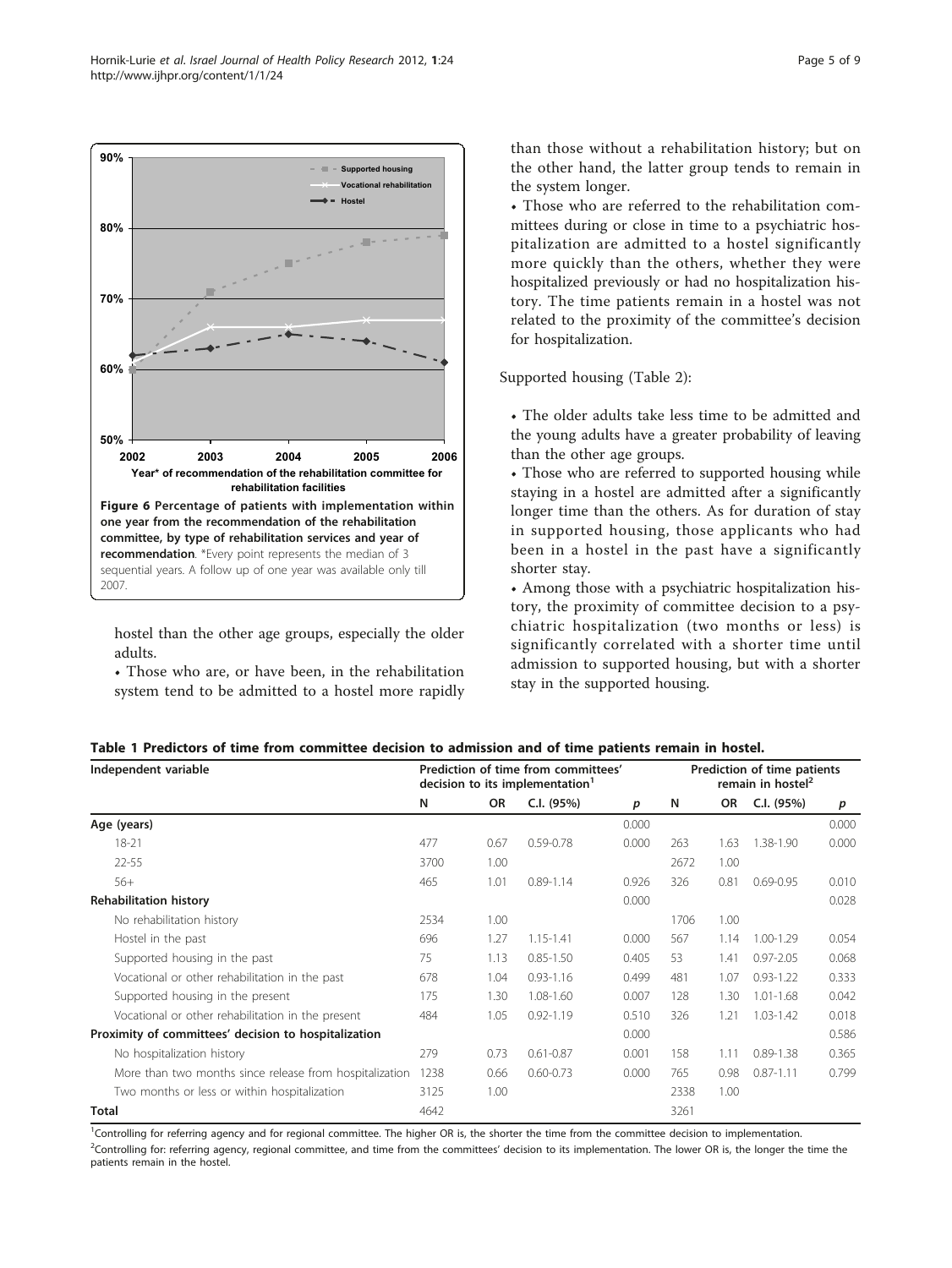| Independent variable                                    |      |           | Prediction of time from committees'<br>decision to its implementation | Prediction of time patients remain in<br>supported housing <sup>2</sup> |      |           |               |       |
|---------------------------------------------------------|------|-----------|-----------------------------------------------------------------------|-------------------------------------------------------------------------|------|-----------|---------------|-------|
|                                                         | N    | <b>OR</b> | C.I. (95%)                                                            | p                                                                       | N    | <b>OR</b> | C.I. (95%)    | р     |
| Age (years)                                             |      |           |                                                                       | 0.024                                                                   |      |           |               | 0.000 |
| $18 - 21$                                               | 222  | 0.91      | $0.77 - 1.07$                                                         | 0.260                                                                   | 168  | 2.24      | 1.82-2.77     | 0.000 |
| $22 - 55$                                               | 4062 | 1.00      |                                                                       |                                                                         | 3133 | 1.00      |               |       |
| $56+$                                                   | 472  | 1.15      | $1.02 - 1.28$                                                         | 0.017                                                                   | 367  | 0.90      | $0.76 - 1.08$ | 0.264 |
| <b>Rehabilitation history</b>                           |      |           |                                                                       | 0.001                                                                   |      |           |               | 0.000 |
| No rehabilitation history                               | 2699 | 1.00      |                                                                       |                                                                         | 2015 | 1.00      |               |       |
| Supported housing in the past                           | 309  | 0.96      | $0.83 - 1.11$                                                         | 0.600                                                                   | 257  | 0.87      | $0.70 - 1.09$ | 0.231 |
| Hostel in the past                                      | 86   | 0.94      | $0.73 - 1.22$                                                         | 0.654                                                                   | 69   | 2.16      | 1.63-2.87     | 0.000 |
| Vocational or other rehabilitation in the past          | 639  | 1.01      | $0.91 - 1.26$                                                         | 0.784                                                                   | 496  | 1.00      | $0.86 - 1.16$ | 0.991 |
| Hostel in the present                                   | 207  | 0.65      | $0.54 - 0.79$                                                         | 0.000                                                                   | 172  | 1.09      | $0.83 - 1.42$ | 0.543 |
| Vocational or other rehabilitation in the present       | 816  | 0.99      | $0.90 - 1.10$                                                         | 0.963                                                                   | 695  | 0.86      | $0.74 - 0.99$ | 0.036 |
| Proximity of committees' decision to hospitalization    |      |           |                                                                       | 0.093                                                                   |      |           |               | 0.000 |
| No hospitalization history                              | 691  | 0.95      | $0.85 - 1.07$                                                         | 0.380                                                                   | 533  | 0.73      | $0.61 - 0.87$ | 0.000 |
| More than two months since release from hospitalization | 2445 | 0.91      | $0.84 - 0.99$                                                         | 0.030                                                                   | 1885 | 0.79      | $0.70 - 0.90$ | 0.000 |
| Two months or less or within hospitalization            | 1620 | 1.00      |                                                                       |                                                                         | 1250 | 1.00      |               |       |
| Total                                                   | 4756 |           |                                                                       |                                                                         | 3668 |           |               |       |

#### <span id="page-5-0"></span>Table 2 Predictors of time from committee decision to admission and time patients remain in supported housing.

<sup>1</sup>Controlling for referring agency and for regional committee. The higher OR is, the shorter the time from the committee decision to its implementation. <sup>2</sup>Controlling for: referring agency, regional committee, and time from the committee decision to its implementation. The lower OR is, the longer the time the patients remain in the supported housing.

Vocational rehabilitation (Table 3):

• The young adults take less time to be admitted, and adults aged 22-55 tend to leave more quickly than the younger or older adults.

• Those who are referred to vocational rehabilitation and have a vocational rehabilitation history are admitted significantly more quickly than the others. Those who are staying in residential care have a

### Table 3 Predictors of time from committee decision to admission and time patients remain in vocational rehabilitation.

| Independent variable                                    |      | Prediction of time from committees'<br>decision to its implementation <sup>1</sup> |               |       |      | Prediction of time patients remain<br>in vocational rehabilitation <sup>2</sup> |               |       |  |
|---------------------------------------------------------|------|------------------------------------------------------------------------------------|---------------|-------|------|---------------------------------------------------------------------------------|---------------|-------|--|
|                                                         | N    | <b>OR</b>                                                                          | C.I. (95%)    | p     | N    | OR                                                                              | C.I. (95%)    | p     |  |
| Age (years)                                             |      |                                                                                    |               | 0.020 |      |                                                                                 |               | 0.011 |  |
| $18 - 21$                                               | 902  | 1.10                                                                               | $1.01 - 1.20$ | 0.031 | 708  | 1.12                                                                            | $1.01 - 1.23$ | 0.023 |  |
| $22 - 55$                                               | 9724 | 1.00                                                                               |               |       | 7289 | 1.00                                                                            |               |       |  |
| $56+$                                                   | 856  | 0.93                                                                               | $0.85 - 1.02$ | 0.110 | 573  | 1.12                                                                            | $1.01 - 1.24$ | 0.031 |  |
| <b>Rehabilitation history</b>                           |      |                                                                                    |               | 0.000 |      |                                                                                 |               | 0.008 |  |
| No rehabilitation history                               | 7082 | 1.00                                                                               |               |       | 5068 | 1.00                                                                            |               |       |  |
| Vocational in the past                                  | 2086 | 1.30                                                                               | 1.23-1.39     | 0.000 | 1701 | 1.02                                                                            | $0.95 - 1.09$ | 0.569 |  |
| Hostel and/or supported housing in the past             | 190  | 0.88                                                                               | $0.73 - 1.08$ | 0.212 | 137  | 1.24                                                                            | $1.03 - 1.51$ | 0.026 |  |
| Other rehabilitation in the past                        | 762  | 0.98                                                                               | $0.89 - 1.08$ | 0.705 | 577  | 1.04                                                                            | $0.94 - 1.16$ | 0.445 |  |
| Hostel and/or supported housing in the present          | 404  | 0.87                                                                               | $0.76 - 1.00$ | 0.050 | 336  | 0.84                                                                            | $0.73 - 0.97$ | 0.016 |  |
| Other rehabilitation in the present                     | 958  | 1.10                                                                               | $1.01 - 1.20$ | 0.024 | 751  | 0.92                                                                            | $0.84 - 1.02$ | 0.113 |  |
| Proximity of committees' decision to hospitalization    |      |                                                                                    |               | 0.006 |      |                                                                                 |               | 0.915 |  |
| No hospitalization history                              | 1919 | 1.12                                                                               | $1.03 - 1.21$ | 0.006 | 1409 | 0.98                                                                            | $0.90 - 1.07$ | 0.687 |  |
| More than two months since release from hospitalization | 6094 | 1.10                                                                               | $1.03 - 1.17$ | 0.003 | 4655 | 0.99                                                                            | $0.93 - 1.06$ | 0.744 |  |
| Two months or less or within hospitalization            | 3469 | 1.00                                                                               |               |       | 2506 | 1.00                                                                            |               |       |  |
| <b>Total</b>                                            |      |                                                                                    |               |       | 8570 |                                                                                 |               |       |  |

<sup>1</sup>Controlling for referring agency and for regional committee. The higher OR is, the shorter the time from the committees' decision to its implementation. <sup>2</sup>Controlling for: referring agency, regional committee, and time from the committee decision to its implementation. The lower OR is, the longer the time the patients remain in the vocational rehabilitation.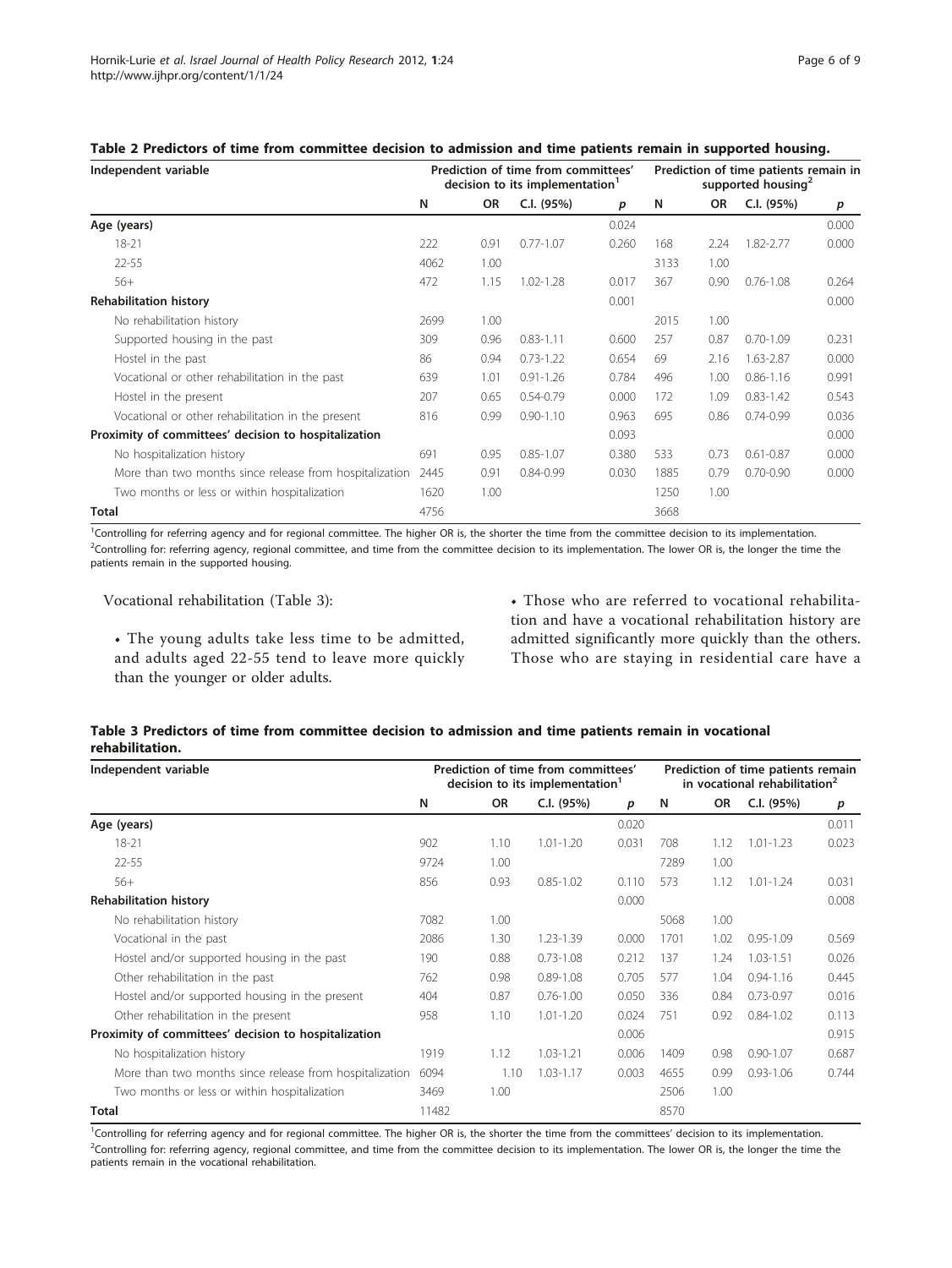better chance of remaining in the vocational rehabilitation program.

• The more distant the referral to the committee is from a psychiatric hospitalization, the sooner the applicant will be admitted to a vocational rehabilitation program, but the probability of remaining in the program is not affected by the proximity of the committees' decisions for psychiatric hospitalization.

## **Discussion**

A limitation of the study is that, although the rehabilitation register contains data on a nation-wide basis about the range and duration of the services provided to each individual, it lacks important personal information, mainly about the severity of the disease and of the disability, the degree of motivation for rehabilitation, the level of functioning, and the quality of life of the participants, as well the amount of available support from the family, Thus only a limited list of variables extracted from the case register could be examined.

The strength of the study is its nationwide extent and its longitudinal nature. Trends over the years since the law was implemented in 2001 could thus be analyzed. Before the law was implemented, only 4,600 persons participated in any rehabilitation program. After implementation of the law the number gradually increased, reaching about 16,000 in 2008.

This is consistent with the fact that the annual number of hospitalized psychiatric patients increased only from 13,000 to 14,000, although the number of people with mental disabilities eligible for rehabilitation services increased from 44,000 to 59,000 between 2001 and 2007.

During the first years, the main objective was to reduce the number of beds of the chronic mentally ill patients with a long psychiatric hospitalization by releasing them from the hospitals to the community [[10\]](#page-7-0). This indeed resulted in a decrease of about 50% in the number of long-stay (more than one year) patients [\[12](#page-7-0)]. Over the years, an increasing proportion of new chronic patients were found to be referred (those with a shorter psychiatric hospitalization history or even with no prior hospitalization). Beginning in 2003, candidates, who previously were referred mainly by psychiatric hospitals or clinics, began to be referred in increasing numbers by welfare services. The referral of less severely disabled persons could also explain why over the years the rate of application for supportive housing began to exceed that for hostels. Indeed, the percentage of new applicants referred directly to supported housing without having previously been in a more protected residential facility increased over the years, exceeding since 2003 the percentage referred to a hostel. This trend will probably continue in the future. The topic of differential housing services for disabled persons at different levels of functioning has attracted much interest lately [\[18,19\]](#page-8-0).

Interestingly, although the total number of residents in both hostels and supported housing increased over the years [[15](#page-8-0)], the percentage of those recommended for supported housing who were admitted there increased significantly, while this was not true for hostels.

When discussing the length of stay in rehabilitation, we assumed that in general the longer the support of the rehabilitation services, the better the outcome. As the majority of the clients in the present study have a history of past hospitalization (90% of those admitted to residential care), most of them need supportive residential care for a long period, otherwise they will have a greater probability of being rehospitalized [[20\]](#page-8-0). Leaving the vocational rehabilitation program early most likely represents a premature termination of the rehabilitation process and not further progress, considering the fact that the vocational rehabilitation services in Israel also include supported employment in the free market (about 20% of the participants). Recently (in 2010), the reason for leaving rehabilitation programs was added to the records of the Rehabilitation Register. Preliminary findings point to the fact that only a negligible percentage of them left the rehabilitation services because they reached sufficient independence (Ministry of Health, personal communication).

In the present study, half of the applications were for disabled persons who had already been in the rehabilitation system and were referred again, apparently because they had been hospitalized or had dropped out of the system. They were readmitted to the rehabilitation system more rapidly but, on the other hand, they remained in the system for less time than the new referrals, probably because candidates who dropped out once from the system are less suitable for the existing services. They possibly need more intensive support.

An important finding is that the probability of not remaining in any of the rehabilitation services is relatively high in the first year. A similar trend has been found by Struch et al. in Israel [[15\]](#page-8-0), as well as by Mueser et al. in the United States [\[21](#page-8-0)]. It is therefore worthwhile to invest special effort in the successful integration of people with mental disabilities in their first year in rehabilitation.

The young adult age group took more time to be admitted to residential care than the other age groups and remained for less time after being admitted. It seems that separate and more specifically tailored units for youngsters should be established, both for residential care and vocational rehabilitation, where special programs suitable for them should be planned.

The closer the proximity of the committee's decision to the release of the patient from psychiatric hospitalization, the sooner the patients are admitted to hostels or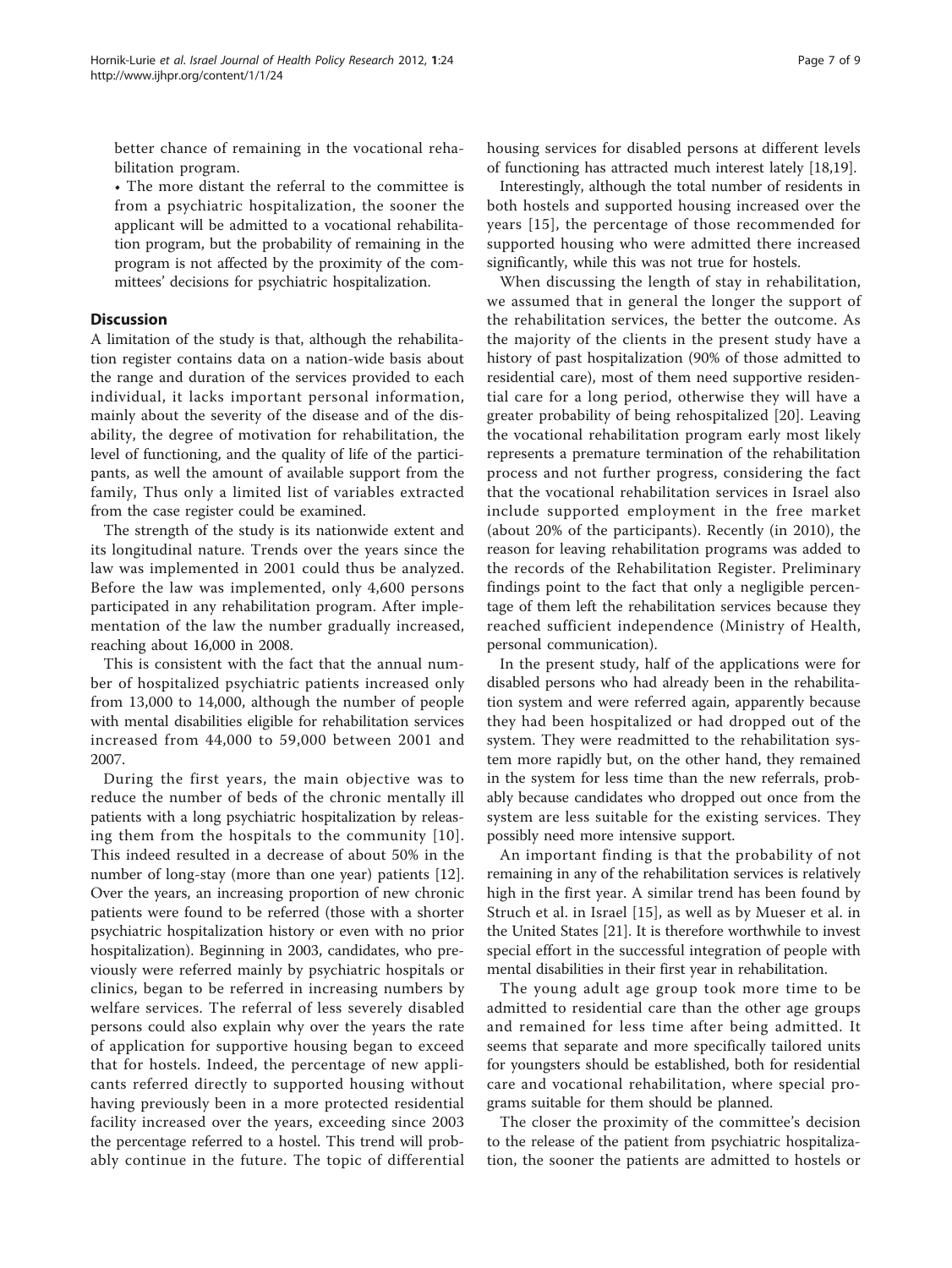<span id="page-7-0"></span>to supportive housing, This could be explained by the necessity of the hospital authorities to release patients [[22](#page-8-0)] and thus they may put pressure on the rehabilitation services and even assist them in locating a residential facility. Admission to supportive housing close to hospitalization leads, however, to a shorter stay than those admitted a longer time after hospitalization. This is not the case for admission to hostels after hospitalization. It is therefore possible that admission to residential care after hospitalization should be graduated, not starting immediately in supported housing but rather in the more protective hostels, as also suggested in the literature [5,[23\]](#page-8-0). This finding may have important implications for the future policy of de-institutionalization.

There is a tendency to wait at least two months before admitting patients released from psychiatric hospitalization to a vocational program, although there is no evidence that participants remain for a longer time in vocational rehabilitation when admission is delayed. On the other hand, placing the clients concomitantly in a residential facility does allow them to stay longer in vocational programs, probably because such residential facilities serve as a support for these participants.

Another issue that is of interest is why only 60-70% of the positive recommendations by the rehabilitation committees for a rehabilitation program are followed. Possible factors such as discrepancies between regions in the availability of rehabilitation services, lack of case managers, and lack of programs designed for specific groups should be examined.

The study was not a full analysis of the extent to which the rehabilitation program has succeeded. A study based on case registers cannot replace a follow up based on a direct examination of the progress of the participants. Such a direct examination is extremely important and should utilize face-to-face interviews with a focus on changes in functioning, quality of life, and realization of personal goals. In addition, case register data contain critical information for an individual follow-up of the sequential transitions between the different levels of residential care and vocational programs. These data enable us to identify points of no further progress and whether they are client-related or servicerelated, as also suggested by Aviram [10]. This will be the purpose of a future research study.

## Conclusion

Over the years the rehabilitation services have been reaching clients with a shorter hospitalization history, and an increasing proportion of candidates are referred from the community, but effort is still needed to help them remain in the system for sufficient time. Possible conditions to achieve this purpose should be explored and programs for specific needs should be developed.

#### Acknowledgements

We are grateful to the Department of Information and Evaluation of the Ministry of Health for supplying the data used in the study. The study was supported by a grant from the Israel National Institute for Health Policy Research.

#### Authors' contributions

All three authors were involved in all aspects of the study. All authors read and approved the final manuscript.

#### Authors' information

Tzipi Hornik-Lurie is a Ph.D. candidate at Ben-Gurion University of the Negev. She specializes in quantitative analysis in the field of the sociology of health. She is presently a researcher at the Falk Institute for Mental Health Research, Jerusalem, Israel.

Nelly Zilber, D. ès Sc., is a former member of the French National Center for Scientific Research. She is a neuro-epidemiology and psychiatric epidemiology specialist. She is presently a senior researcher at the Falk Institute for Mental Health Research, Jerusalem, Israel.

Yaacov Lerner MD, psychiatrist, is the former director of the Jerusalem Mental Health Center. He is a specialist in mental health service research. He is presently the director of the Falk Institute for Mental Health Research, Jerusalem, Israel.

#### Competing interests

The authors declare that they have no competing interests.

Received: 4 September 2011 Accepted: 20 June 2012 Published: 20 June 2012

#### References

- 1. Anthony W, Cohen M, Farkas M, Gagne C: Psychiatric rehabilitation. 2 edition. Boston: Boston University, Center for Psychiatric Rehabilitation; 2002.
- 2. Drake RE, Green AI, Mueser KT, Goldman HH: [The history of community](http://www.ncbi.nlm.nih.gov/pubmed/14635985?dopt=Abstract) [mental health treatment and rehabilitation for persons with severe](http://www.ncbi.nlm.nih.gov/pubmed/14635985?dopt=Abstract) [mental illness.](http://www.ncbi.nlm.nih.gov/pubmed/14635985?dopt=Abstract) Community Ment Health J 2003, 39(Suppl 5):427-440.
- 3. Turton P, Wright C, White S, Killaspy H, the DEMoBinc Group: Promoting recovery in long-term institutional mental health care: An international Delphi study. Psychiat Serv 2010, 61:293-299.
- 4. Leff J, Trieman N: [Long-stay patients discharged from psychiatric](http://www.ncbi.nlm.nih.gov/pubmed/10755067?dopt=Abstract) [hospitals.](http://www.ncbi.nlm.nih.gov/pubmed/10755067?dopt=Abstract) Brit J Psychiat 2000, 176:217-223.
- 5. Trauer T, Farhall J, Newton R, Cheung P: From long-stay psychiatric hospital to community care unit: evaluation at 1 Year. Soc Psych Psych Epid 2001, 36:416-419.
- 6. Thornicroft G, Bebbington P, Leff J: Outcomes for long-term patients one year after discharge from a psychiatric hospital. Psychiat Serv 2005, 56:416-1422.
- 7. Bachrach LL: Psychological rehabilitation and psychiatry in the treatment of schizophrenia - what are the boundaries? Acta Psychiatr Scand 2000, 102(Suppl 407):6-10.
- 8. Hafner HP: Psychiatric rehabilitation: general issues. Eur Psychiat 1996, 11(Suppl 2):39s-50s.
- 9. Rehabilitation of the Mentally Disabled in the Community Law of 2001 (RMD) Israeli Law Code, 1746 Jerusalem: Ministry of Justice; 2001, [Hebrew].
- 10. Aviram U: The rehabilitation of the mentally disabled in the community law - interim evaluation and preparing for the future. Medicine 2010, 14:14-23, [Hebrew].
- 11. Dudai R, Hadas-Lidor N: The vocational rehabilitation services in Israel 2008. Medicine 2009, 10:18-21, [Hebrew].
- 12. Ministry of Health: Mental Health in Israel: Statistical Annual 2008 Jerusalem: Department of information and evaluation. Ministry of Health; 2008, [Hebrew].
- 13. Lachman M, Hadas-Lidor N: On the way to recovery rehabilitation and community integration for persons with psychiatrics disabilities in the community. In Recovery and rehabilitation readings in the mental health field from different perspectives: practice, policy and research. Edited by: Lachman M, Hadas-Lidor N. Kfar Yonah: Litom; 2007:117-129, [Hebrew].
- 14. Shershevski Y: Rehabilitation of the mentally disabled in Israel, processes and challenges. In Mental Health Services in Israel, Trends and Issues. Edited by: Aviram U, Ginat Y. Tel Aviv: Cherrykover Press; 2006:357-387, [Hebrew].